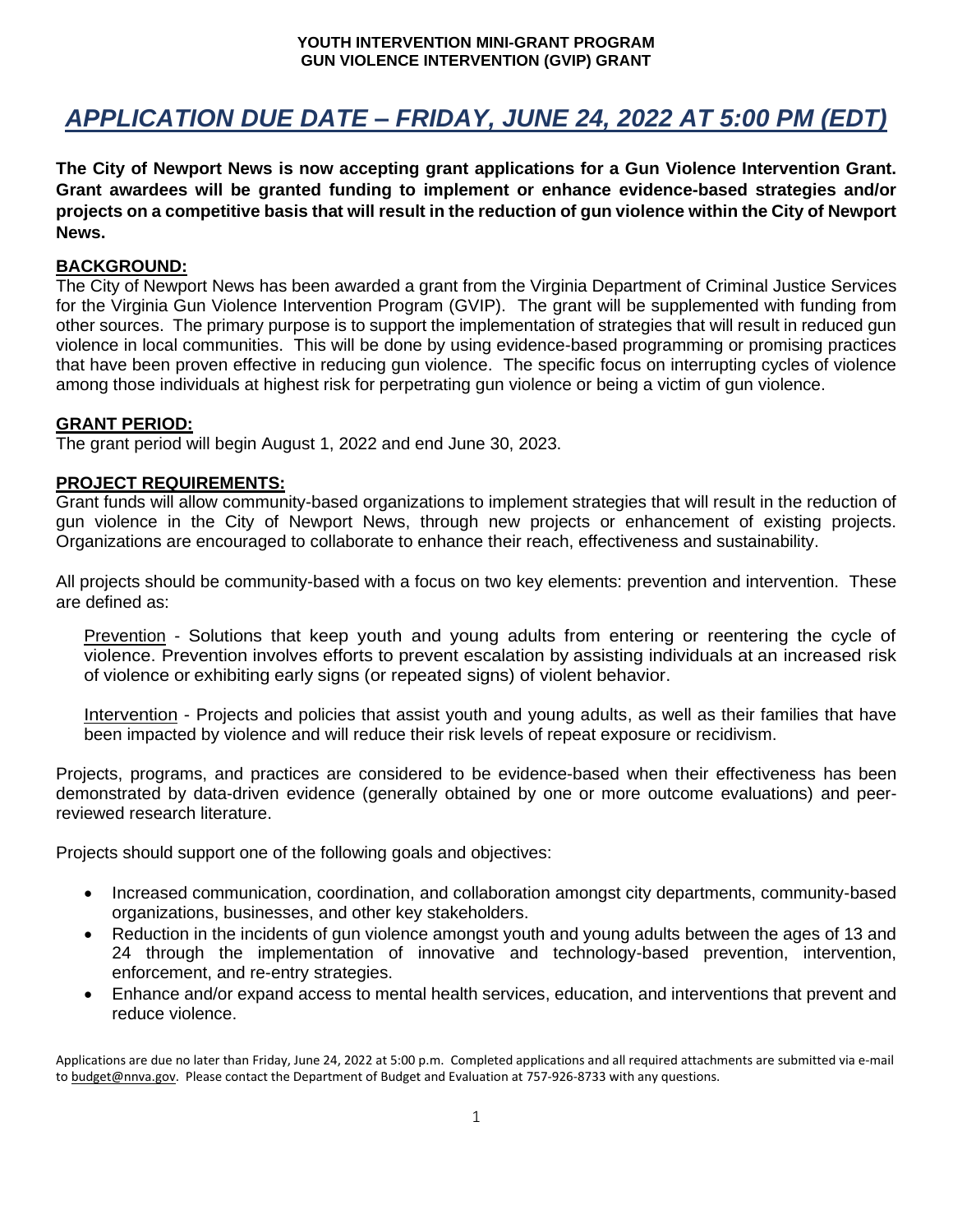- Decrease in the barriers (i.e., education, employment, and housing) to the successful reintegration of youth and young adults returning to the community from a secure juvenile detention facility.
- Increase in community education, awareness, and engagement around gun violence reduction and its impact on individuals, families, neighborhoods, and broader communities.

## **GRANT APPLICATION REVIEW**

Proposals will be reviewed by a committee, consisting of representatives and stakeholders from the City of Newport News, using the following criteria:

- Effectiveness the extent to which the project is likely to achieve the proposed project's goals and outcomes based on identified metrics
- Reach the number of youth served and the area(s) of the City where it will be implemented.
- Replicability the extent to which the project could be implemented in other locations of the City.
- Connection to Identified Need the extent to which the project addresses a need identified in the Community Assessment and risk factors as identified by the [Centers for Disease Control](https://www.cdc.gov/violenceprevention/aces/riskprotectivefactors.html) and Prevention (CDC).

## **ELIGIBILITY REQUIREMENTS:**

- Must be a new or existing legal business entity registered with State Corporation Commission (SCC), in possession of a valid and active business license, and possess a government-issued employer identification number (EIN).
- If you are a local, non-profit, 501c(3) organization, your organization must meet the legal requirement of the Commonwealth of Virginia, the Internal Revenue Service, and the City of Newport News
- Serve youth and young adults in the City of Newport News with evidenced-based projects and programming that reduces gun violence

*NOTE: Faith-based organizations are encouraged to apply if they provide community services for secular purposes without regard to the religious affiliation of the recipients of the services, according to the Code of Virginia § 15.2-953.*

*NOTE: Organizations providing services to individuals under the age of 18, will be required to provide a list all employees, contractors, and volunteers who will have contact with these youth and provide proof of current criminal history and sex offender search for each individual listed. Completed reports must reflect no child barrier crimes as defined by the Code of Virginia § 19.2-392.02.This listing and supporting documents must be submitted within 30 days of award.*

## **ELIGIBLE PROJECT PROPOSALS:**

- Proposals must benefit youth and young adults who reside in Newport News.
- Funds may be used to support new prevention, early intervention projects or to expand or replicate existing projects and programming
- Proposals must demonstrate utilization of evidence-based strategies that address gun violence
- Proposals should have a clear sustainability plan-
- Applicants seeking to expand or replicate an existing project must be able to demonstrate progress and success in what has already been done through the life of the project.
- Organizations may collaborate with one another to leverage their experience and maximize resources.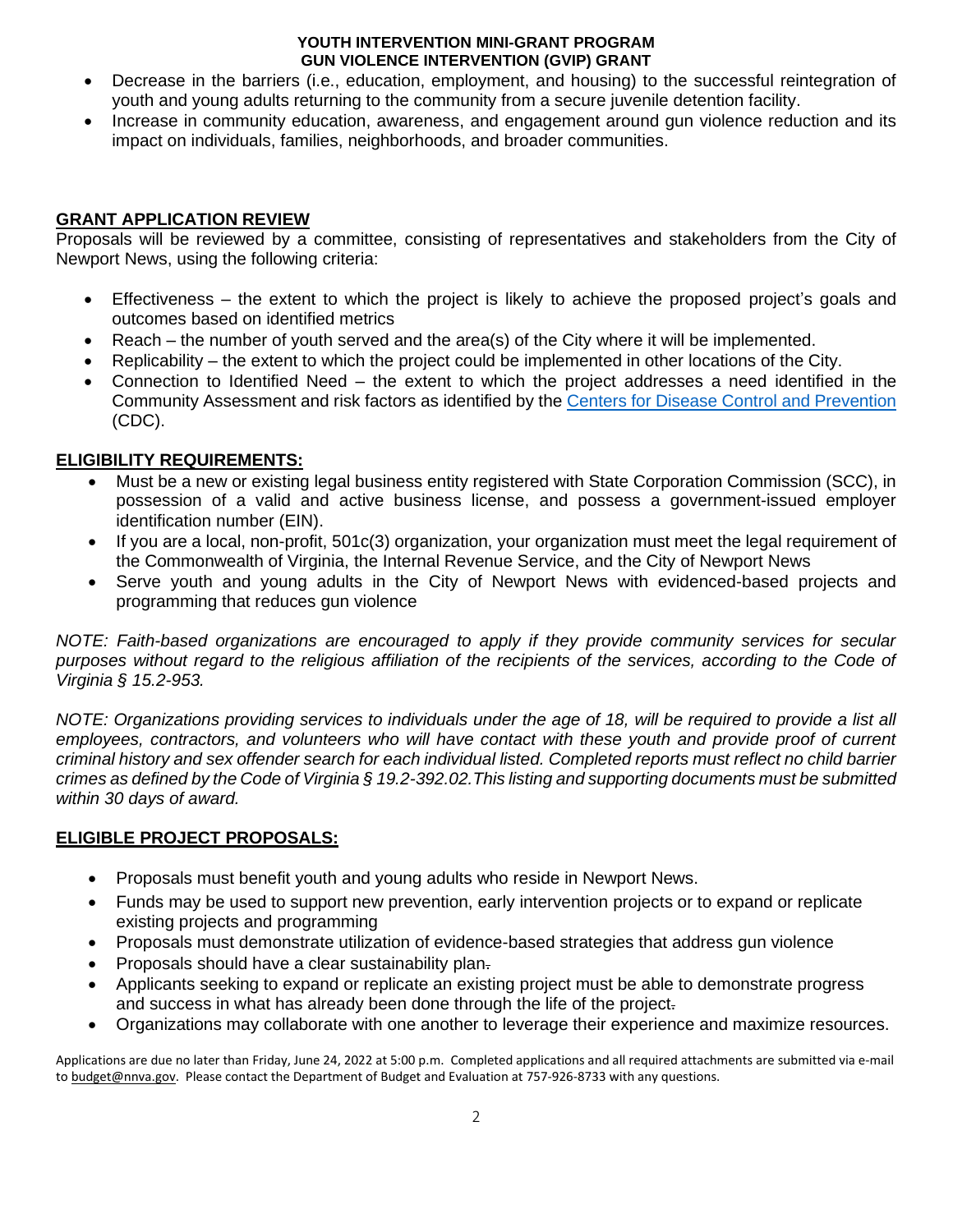- Projects eligible for funding must address a need identified in the Community Assessment and one or more of the priorities listed below as they relate to youth violence prevention or early intervention, according to the guidelines set forth by the [Centers for Disease Control and Prevention \(CDC\):](https://www.cdc.gov/violenceprevention/aces/riskprotectivefactors.html)
	- o Individual and Family Risk Factors
	- o Community Risk Factors
	- o Peer and Social Risk Factors
- Collaboration between organizations is highly encouraged.

## **ELIGIBLE EXPENDITURES:**

Allowable GVIP grant projects and purchase includes, but not limited to:

- Hiring additional personnel
- Project and Program evaluation
- Overtime
- **Supplies**
- **Training**
- Travel expenses
- Food
- Stipends/incentives

Grant funds may not be used for:

- Weapons or ammunition
- Construction or renovation
- Land acquisition
- Lobbying and political contributions
- Bonuses
- Alcohol
- **Vehicles**

## **REPORTING REQUIREMENTS:**

Grant awardees will be required to provide financial and/or project reporting on a monthly basis from the date of award to grant termination. Specific requirement/templates will be provided at the time of award.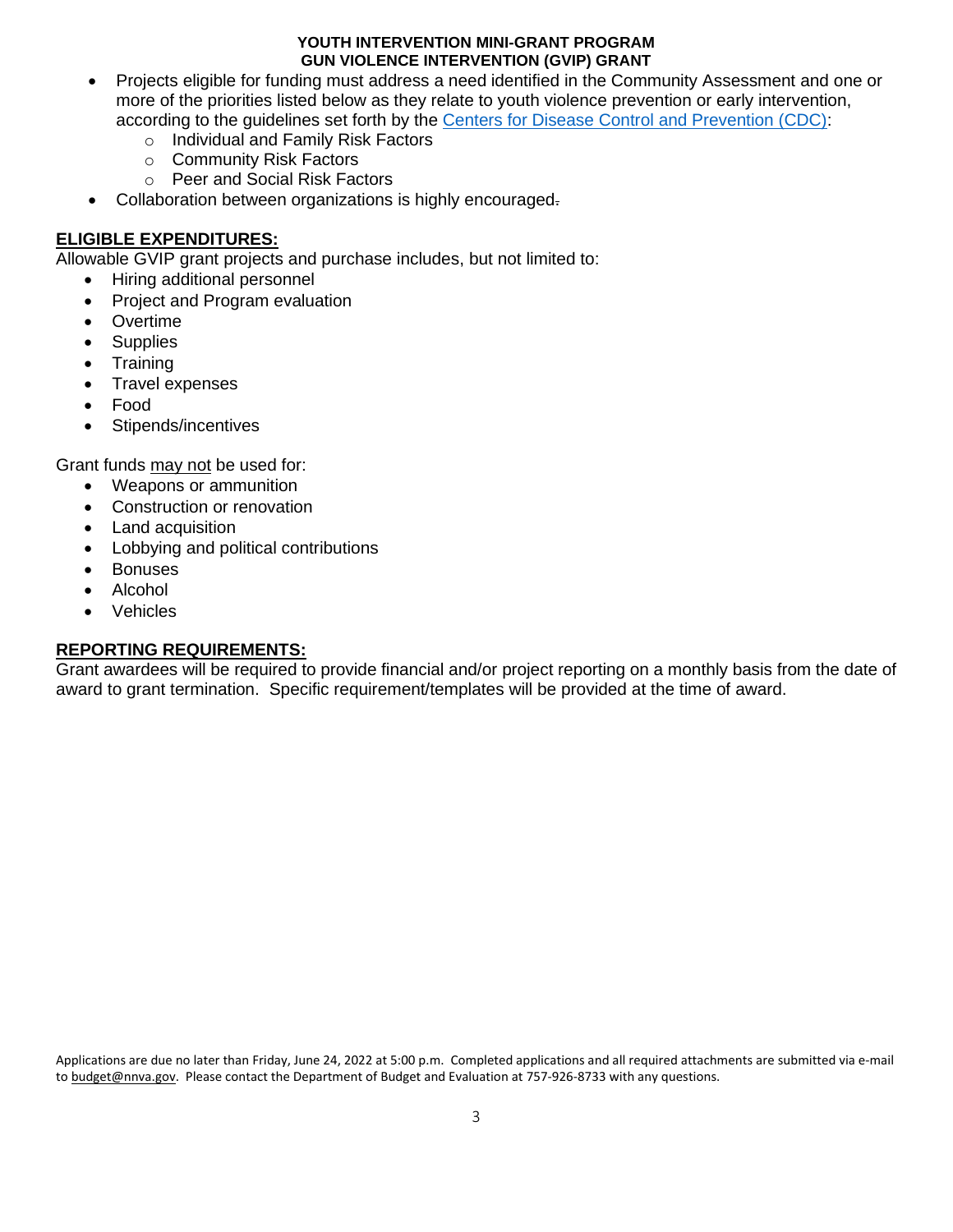## **DIRECTIONS FOR COMPLETING APPLICATION**

This application is divided into six sections as listed below. The application responses should be specific to the particular project for which the Gun Violence Intervention (GVIP) grant funding is being requested. Single service agencies may provide information which incorporates the entire agency operation. Multi-program agencies should provide information specific to the project the grant is being requested.

#### **PART ONE: GENERAL INFORMATION**

In this section, please provide the requested agency information, sign, and date.

#### **PART TWO: ORGANIZATION INFORMATION**

In this section, please respond to the listed questions as it relates to your organizations purpose, mission, objectives, programming, projects, and services. Be sure to address how your organization benefits residents in the City of Newport News.

#### **PART THREE: PROJECT INFORMATION**

In this section, please describe your proposed project, the need for the project, the problem(s) it will address, anticipated implementation activities, goals and objectives, expected measurable outcomes, and its relevance to reducing gun violence. Be sure to include which risk factors the project addresses, how the project will continue after the funding ends, and how the project's success will be evaluated.

#### **PART FOUR: FINANCIAL INFORMATION**

This section is designed to outline funding information for the specific project requested. An itemized budget form must be completed for the specific project using the provided spreadsheet. The budget narrative should itemize each expenditure and provide a brief explanation of each line item. It is important that your budget figures clearly relate to what is proposed in the project description.

#### **PART FIVE: REQUIRED ATTACHMENTS**

Grant applicants must provide the requested attachments listed in this section. Please ensure your attachments correctly match your 501c(3) status.

#### **PART SIX: GRANT APPLICATION TIMELINE**

This section includes an informational table of important dates related to this grant process.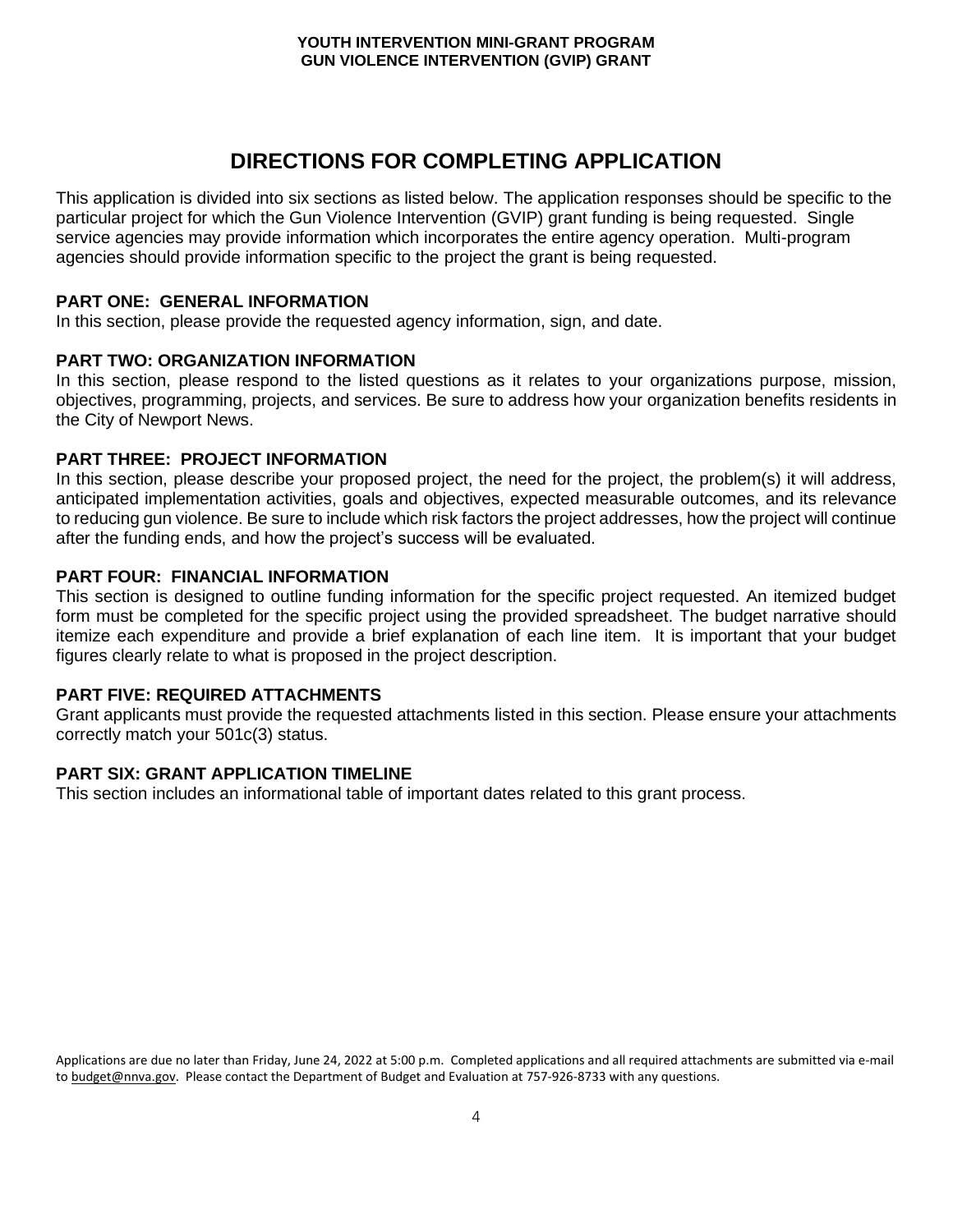## **PART ONE: GENERAL INFORMATION**

| <b>YES</b><br><b>NO</b>                                                                                                                                 |                                             |
|---------------------------------------------------------------------------------------------------------------------------------------------------------|---------------------------------------------|
| ____January 1 through December 31 (calendar year)<br>____July 1 through June 30 (same as City's fiscal year)<br><b>Other Year (Please</b><br>describe): |                                             |
|                                                                                                                                                         | The agency's account year is *(select one): |

**Authorized Official:**

**Date:**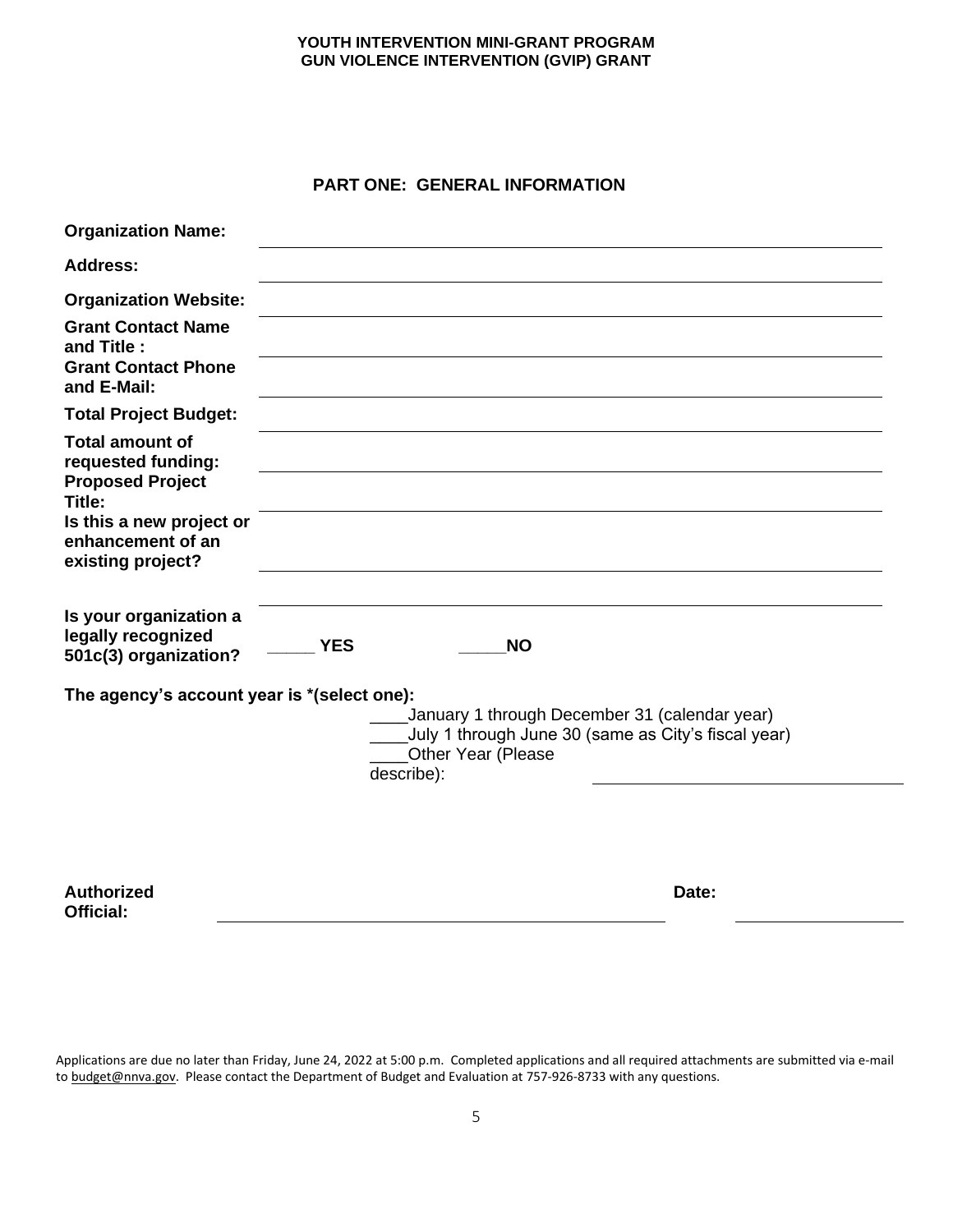#### **YOUTH INTERVENTION MINI-GRANT PROGRAM GUN VIOLENCE INTERVENTION (GVIP) GRANT PART TWO: ORGANIZATION INFORMATION**

**ORGANIZATION DESCRIPTION AND MISSION:** Describe the organization's purpose and mission. Explain the programs, projects, and services provided by the organization and how it benefits Newport News residents.

**ORGANIZATION OBJECTIVES:** Describe the organization's structure (i.e., number of employees, divisions), objectives and goals. What does the organization strive to accomplish?

## **PART THREE: PROJECT INFORMATION**

**NEED STATEMENT**: Please provide a description of the problem or unmet need the project will address. You are encouraged to provide data or other information that confirms the problem or unmet need. Be sure to describe the organization's capacity to address the identified problem or need.

**PROJECT NAME AND DESCRIPTION:** Explain how the proposal will address the identified need and the problem it proposes to address. Provide a detailed description of the proposed project or practice, the target population, summary of the planned implementation activities, goals and objectives, expected measurable outcomes, and the relevance to reducing gun related violence or the effects of violence in the community. Be sure to clearly demonstrate the extent to which the project addresses a need identified in the Community Assessment and risk factors as identified by the [Centers for Disease Control](https://www.cdc.gov/violenceprevention/aces/riskprotectivefactors.html)  [and Prevention](https://www.cdc.gov/violenceprevention/aces/riskprotectivefactors.html) (CDC).

**PROJECT SUSTAINABILITY:** Explain how your organization will continue the project after GVIP grant funding has expired. Address specific funding streams including grant funding, private investors, etc.

**PROJECT SCALABILITY:** Explain how your organization will scale the project up or down based on grant funding and other resources

**PROJECT EVALUATION:** Explain how your organization will evaluate the success of the project and its impact on the target population

## **PART FOUR: FINANCIAL INFORMATION**

**BUDGET & NARRATIVE:** An itemized budget form must be completed for the project using the provided spreadsheet. The budget narrative should itemize each expenditure and provide a brief explanation of each line item. It is important that your budget figures clearly relate to what is proposed in the project description.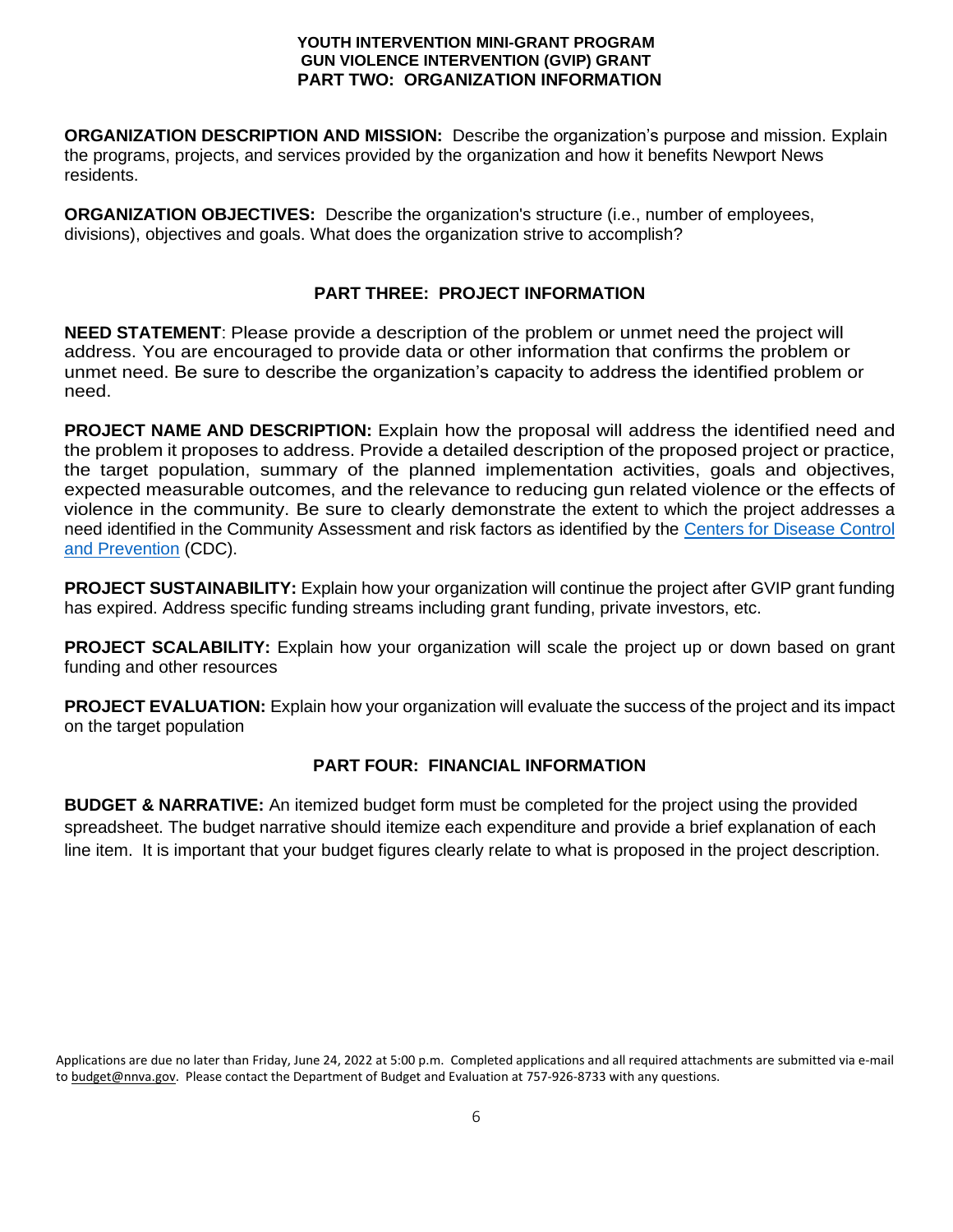## **PART FIVE: REQUIRED ATTACHMENTS**

*ATTACHMENTS (501c(3) organizations):* Include the following as attachments to the application:

- \_\_\_\_\_Copy of IRS 501c(3) Determination Letter
- \_\_\_\_\_Current approved by-laws, mission statement, charter, and most recent list of Board of Directors
- \_\_\_\_\_Copy of State Corporation Commission (SCC) registration
- **Copy of current business license**
- \_\_\_\_\_Copy of Employer Identification Number (EIN)
- \_\_\_\_\_The most recent Audited Financial Statements prepared by an independent Certified Public Accountant or the most recent IRS filing (990 or 990EZ form)

*ATTACHMENTS (Non-501c(3) organizations):* Include the following as attachments to the application:

- \_\_\_\_\_Copy of State Corporation Commission (SCC) registration
- \_\_\_\_\_Copy of Articles of Organization and/or organization bylaws
- \_\_\_\_\_Copy of current business license
- \_\_\_\_\_Copy of Employer Identification Number (EIN)

\_\_\_\_\_ The most recent Audited Financial Statements prepared by an independent Certified Public Accountant or most recent IRS filing (990 or 990EZ or 1040 form, Schedule C) or internal financial statements reviewed by a certified third party